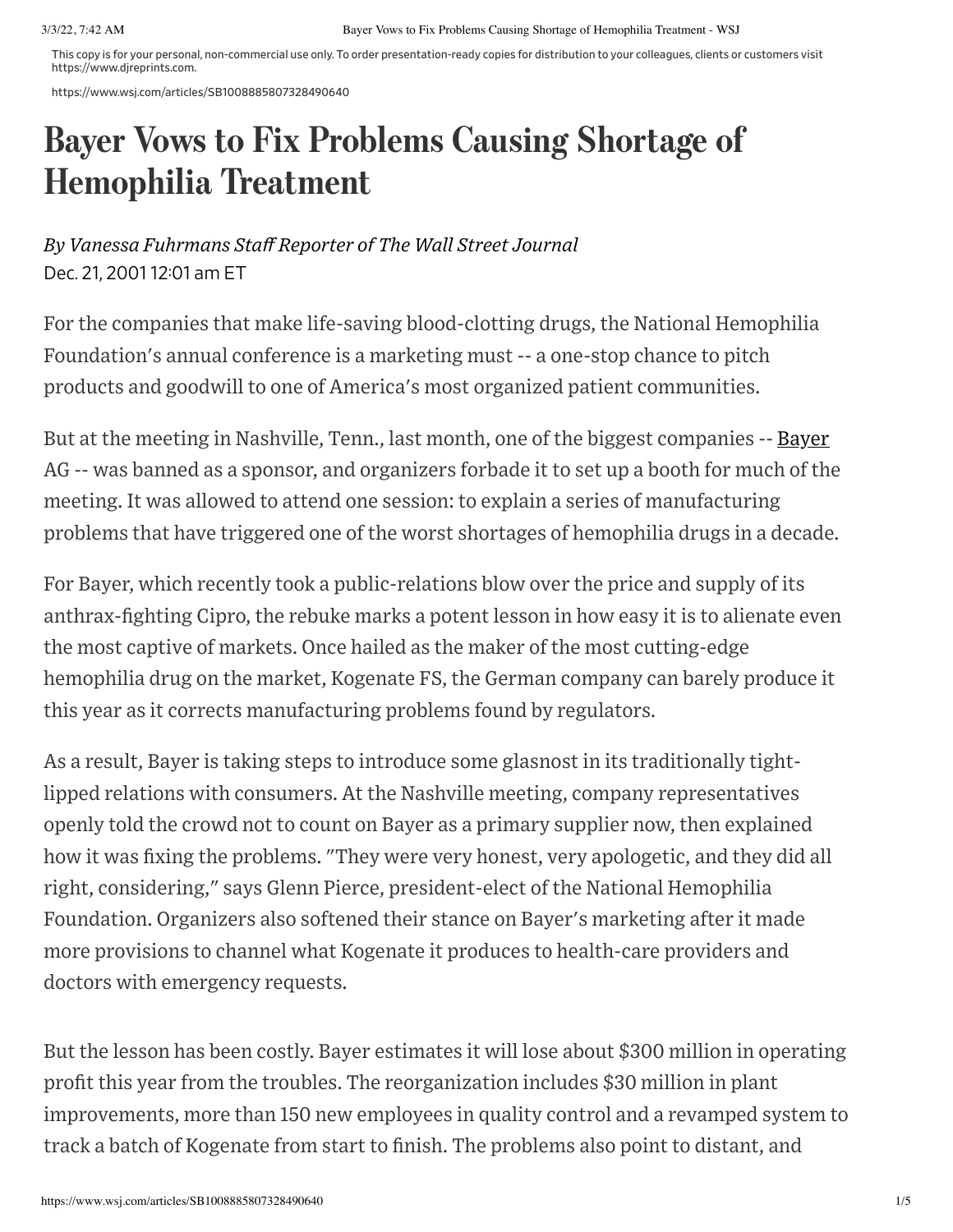sometimes tense, relations between Bayer's German headquarters and U.S. managers running the Kogenate business, which critics say hobbled its ability to keep atop evertightening regulatory standards.

### **WSJNEWSLETTER**



## Notes on the News

The news of the week in context.

 $\vee$  I would also like to receive updates and special offers from Dow Jones and affiliates. I can unsubscribe at any time.

 $\Box$  I agree to the [Privacy](https://www.dowjones.com/privacy-policy/) Policy and [Cookie](https://www.dowjones.com/cookie-notice/) Notice.

Enter your email states and the state of the state of the state of the state of the state of the state of the state of the state of the state of the state of the state of the state of the state of the state of the state of

"Our management -- the middle management in America in charge of the business -- did not handle the situation as we would have wanted," says Bayer's chief executive officer, Manfred Schneider.

Beyond the financial impact is the crisis that the Kogenate shortfall has triggered among many patients, some of whom are postponing operations, or switching to older versions of Factor VIII that are made from human blood. Parents say they have sharply cut back the prophylactic treatment that allows their children to play sports and engage in other physical activity without the constant risk of injury.

"We've got just enough for day-to-day life. That's barring anything else," says Patricia DeRatto of Chesterfield, Va., who has banned her 10-year-old son Daniel from sleeping over at friends' houses for fear that even some playful roughhousing might lead to a bruise -- and dangerous bleeding.

Introduced a year ago, Kogenate FS entered a market already clamoring for it. An earlier version of the drug already had won 30% of the global market for genetically engineered Factor VIII, a blood-clotting protein that an estimated 350,000 hemophiliac males worldwide lack.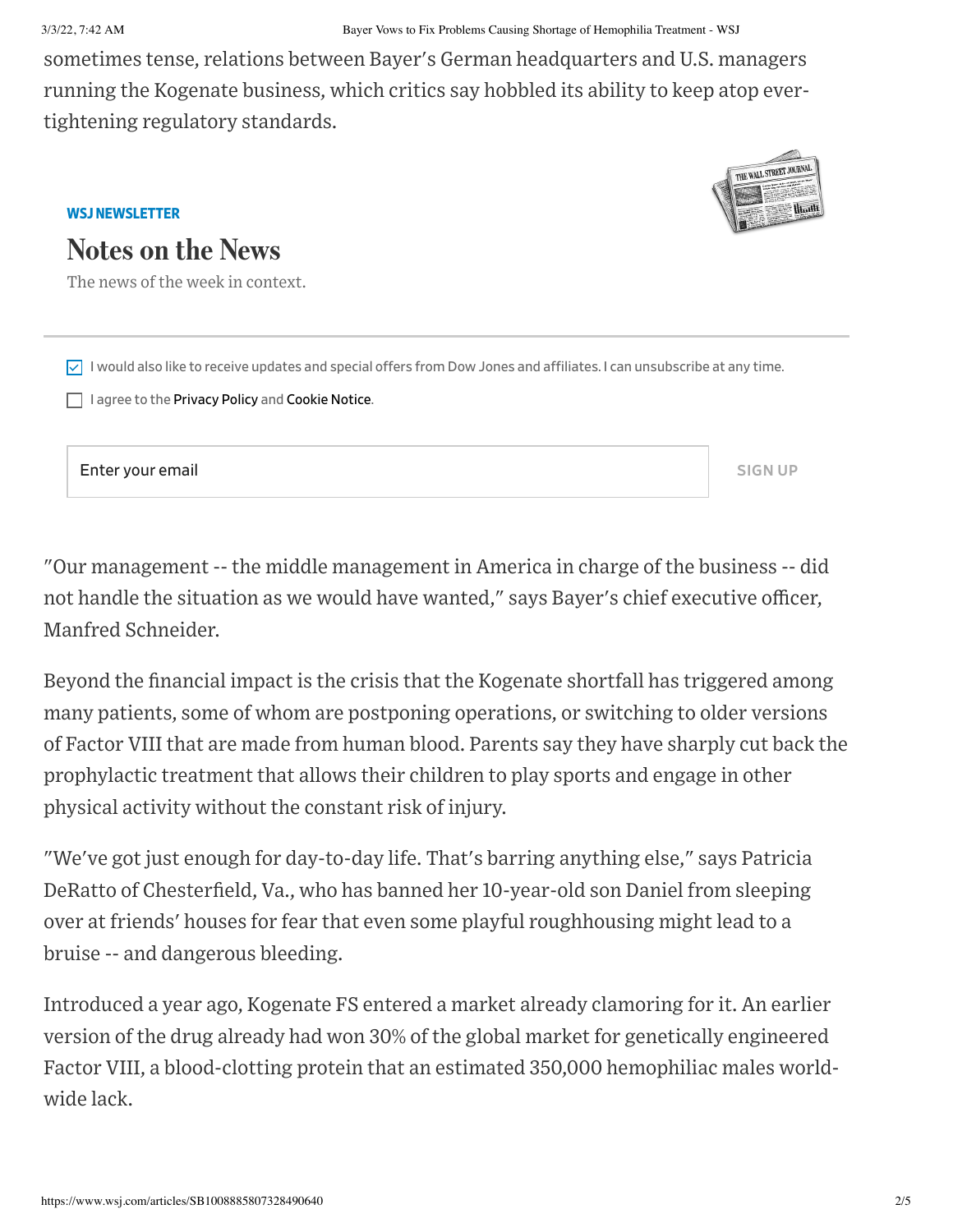# **MOUNTING WOES**

Bayer's hemophilia drug, Kogenate, struggles with damaged public relations as it battles manufacturing problems, which have triggered one of the worst shortages of hemophilia drugs in a decade.

## **Market Position**

2000 world-wide supply of genetically engineered Factor VIII, by drug company.



Because it is genetically engineered, not derived from human plasma, Kogenate greatly reduces the risk of viral infection, a critical issue for the hemophilia community devastated by products contaminated by HIV and Hepatitis C in the 1980s. Kogenate sales, which rose 30% to \$440 million last year, had been soaring every year since the first version was launched in 1993. The latest generation reduced the level of human albumin, making it safer and more desirable.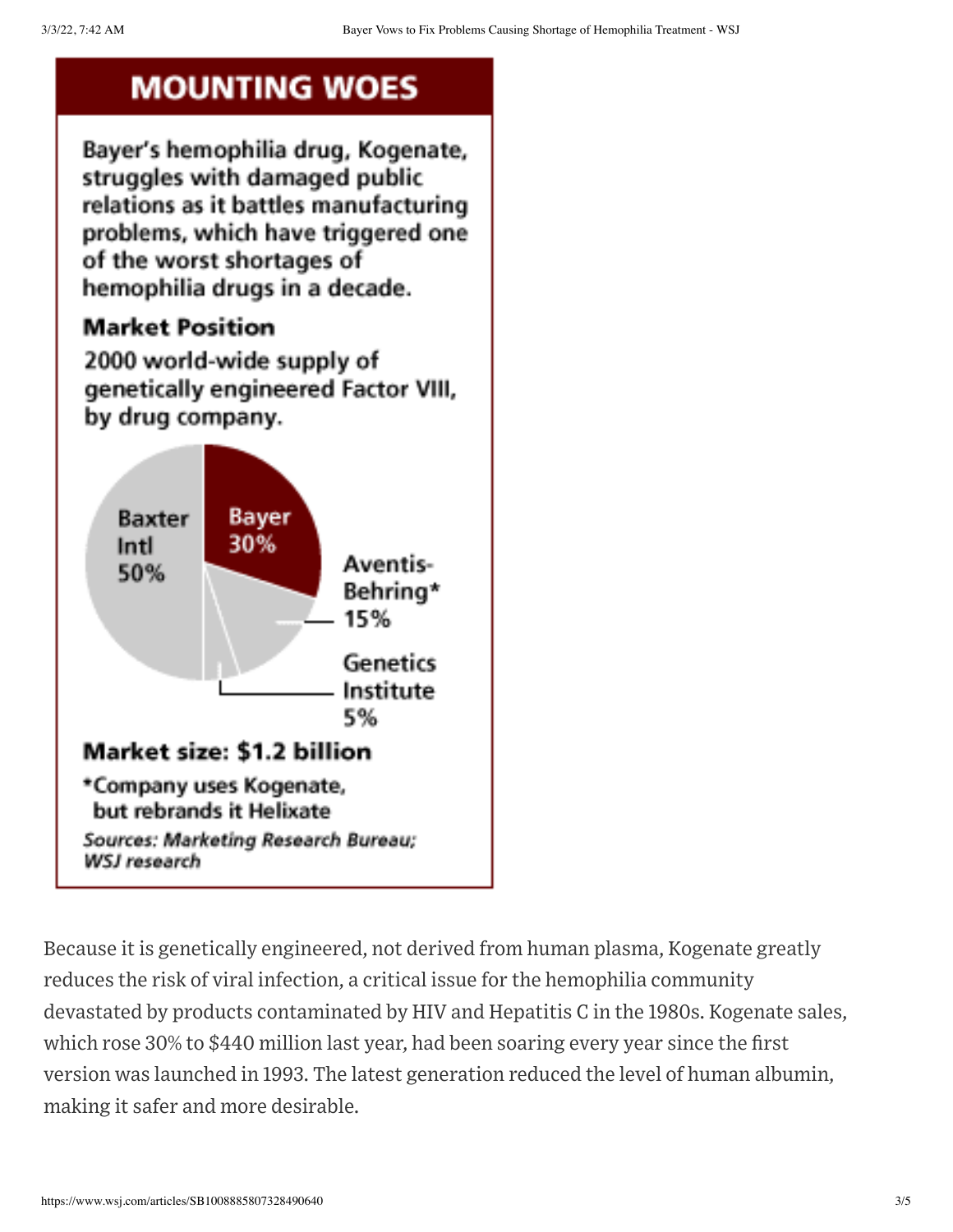#### 3/3/22, 7:42 AM Bayer Vows to Fix Problems Causing Shortage of Hemophilia Treatment - WSJ

No sooner had Bayer launched the new version last autumn than it started to stumble. Bayer angered customers by creating an Internet distribution channel, called Bayer Direct, that forced all patients to buy Kogenate exclusively through the site.

The company claimed direct distribution would alleviate shortages and price fluctuations. But patients pilloried the company for cutting out home-health-care providers and hemophilia centers through which many buy their treatment, and the hemophilia foundation slapped the company with the marketing boycott. Within a few months, the company retreated, pledging to dismantle the constraints.

Before it had a chance to make good, its supply problems began. FDA inspectors visited its Kogenate plant in Berkeley, Calif., in November 2000 just as the company was shifting to the second generation of the drug. In a 30-page report four weeks later, they outlined systemwide problems ranging from employee training to erratic monitoring for bacteria and poor safety documentation.

At first, Bayer tried to fix the problems as it continued to ramp up output of the new version of Kogenate. But the effort quickly crippled production.

With customer relations badly frayed, Bayer officials called a summit of hemophilia group leaders from around the world in Chicago in June to explain how the problems had occurred and what it would take to fix them. Since then, the company has conducted monthly teleconferences to update patients on the reorganization.

Once the overhaul is complete next year, says Paul Heiden, Bayer's new head of technical quality assurance at the Berkeley plant, "we think we will come out ahead of the game."